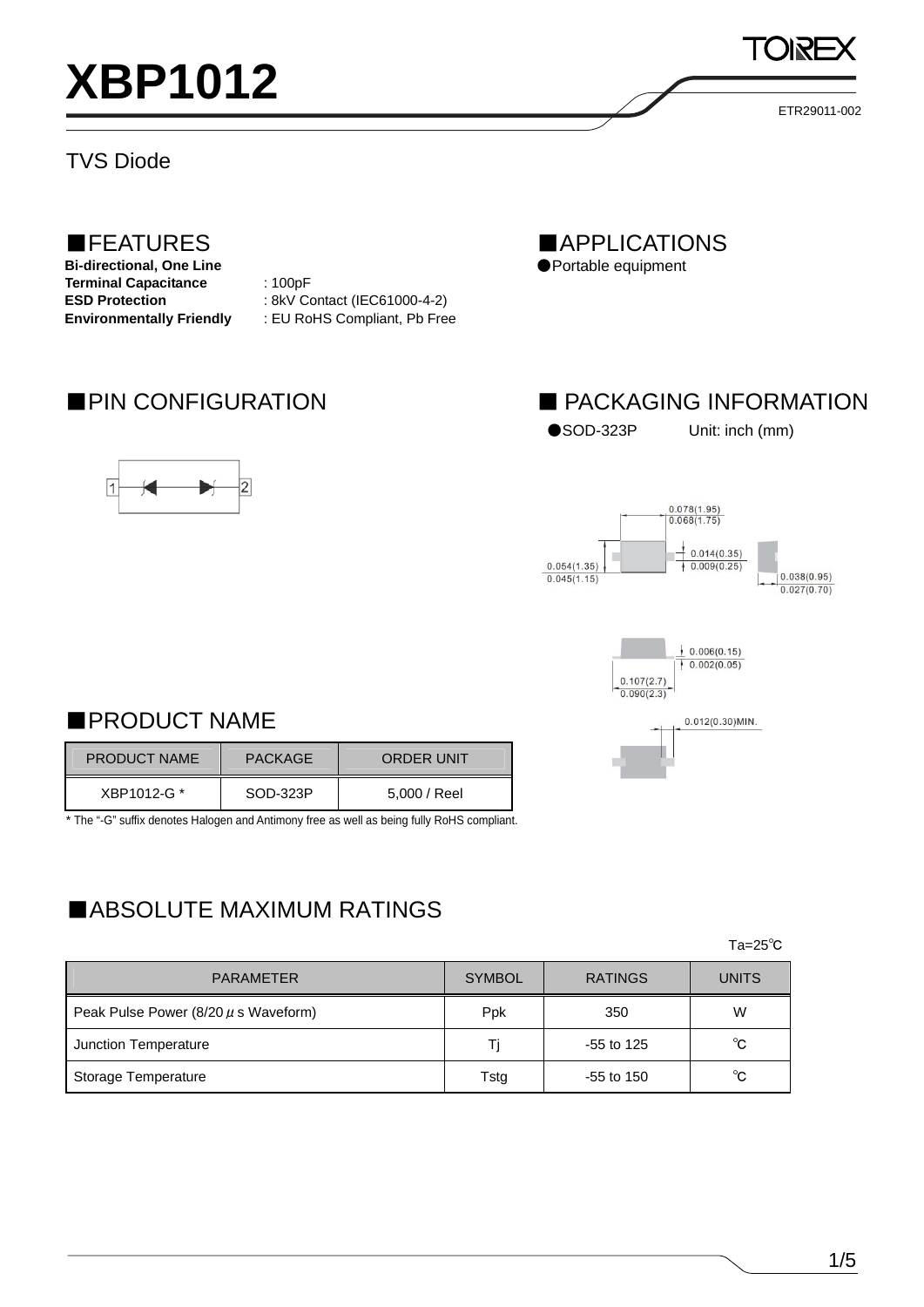# **XBP1012**

# ■ELECTRICAL CHARACTERISTICS

### $\mathsf{Ta}=\mathsf{25^{\circ}C}$

| <b>PARAMETER</b>                | <b>SYMBOL</b>          | <b>TEST CONDITIONS</b> | <b>LIMITS</b> |      |      | <b>UNITS</b> |
|---------------------------------|------------------------|------------------------|---------------|------|------|--------------|
|                                 |                        |                        | MIN.          | TYP. | MAX. |              |
| Stand-Off Voltage               | <b>V<sub>RWM</sub></b> |                        |               |      | 12   | V            |
| Breakdown Voltage               | $V_{BR}$               | $I_R = 1mA$            | 13.3          |      | 14.7 | ٧            |
| Leakage Current                 | $I_R$                  | $V_R = 12V$            |               |      |      | μA           |
| Clamping Voltage $(8/20 \mu s)$ | $V_{C}$                | $I_{PP} = 5A$          |               |      | 19   | V            |
| Clamping Voltage $(8/20 \mu s)$ | $V_C$                  | $I_{PP} = 15A$         |               |      | 24   | V            |
| <b>Terminal Capacitance</b>     | $C_{t}$                | $V_R = 0V$ , f=1MHz    |               |      | 100  | pF           |

# ■NOTES ON USE

1. Please use this IC within the absolute maximum ratings. Even within the ratings, in case of high load use continuously such as high temperature, high voltage, high current and thermal stress may cause reliability degradation of the IC.

2. Torex places an importance on improving our products and their reliability. We request that users incorporate fail-safe designs and post-aging protection treatment when using Torex products in their systems.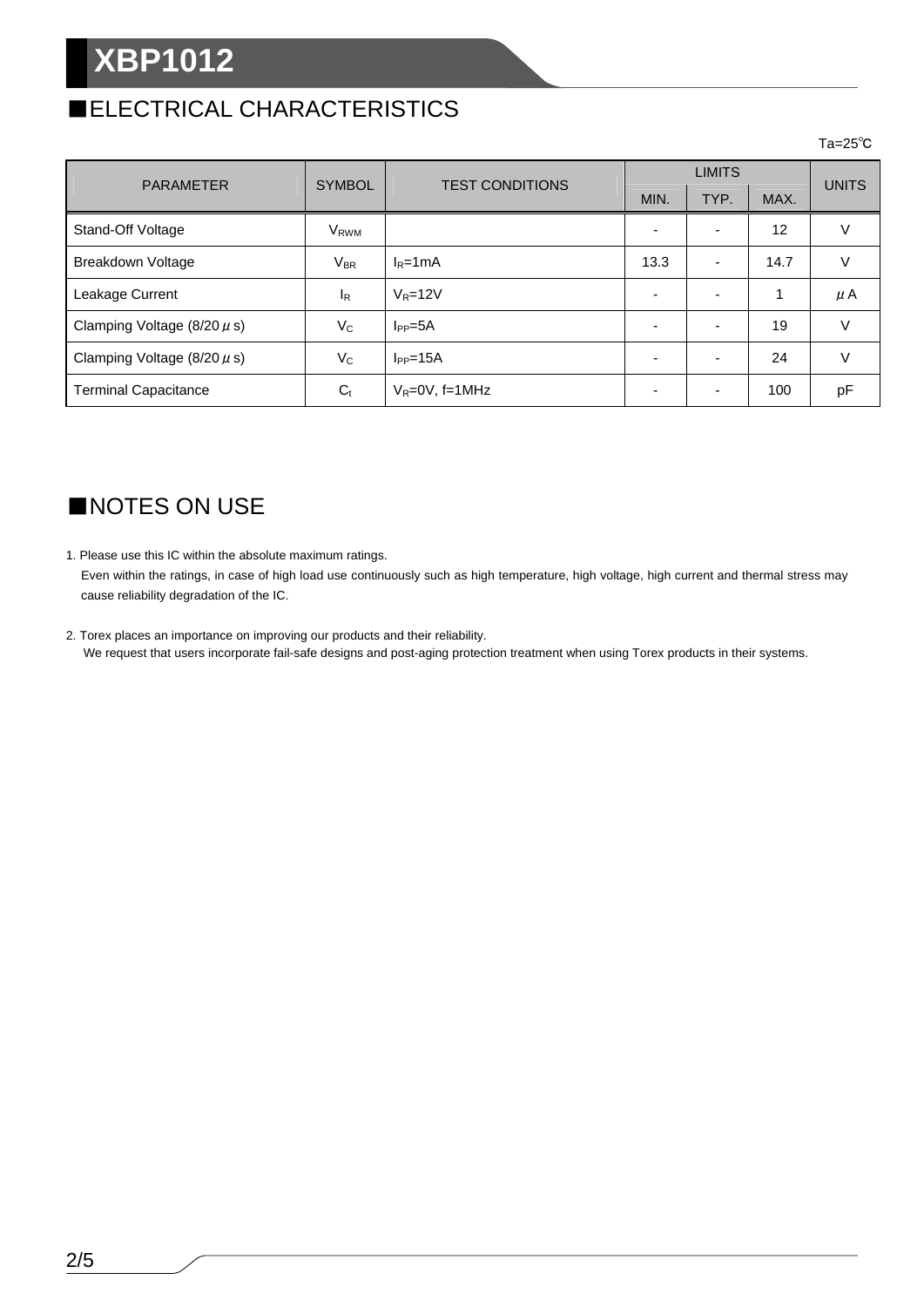# ■REFERENCE PATTERN LAYOUT

 $\bullet$ SOD-323P

Unit : inch (mm)



# ■**MARKING**

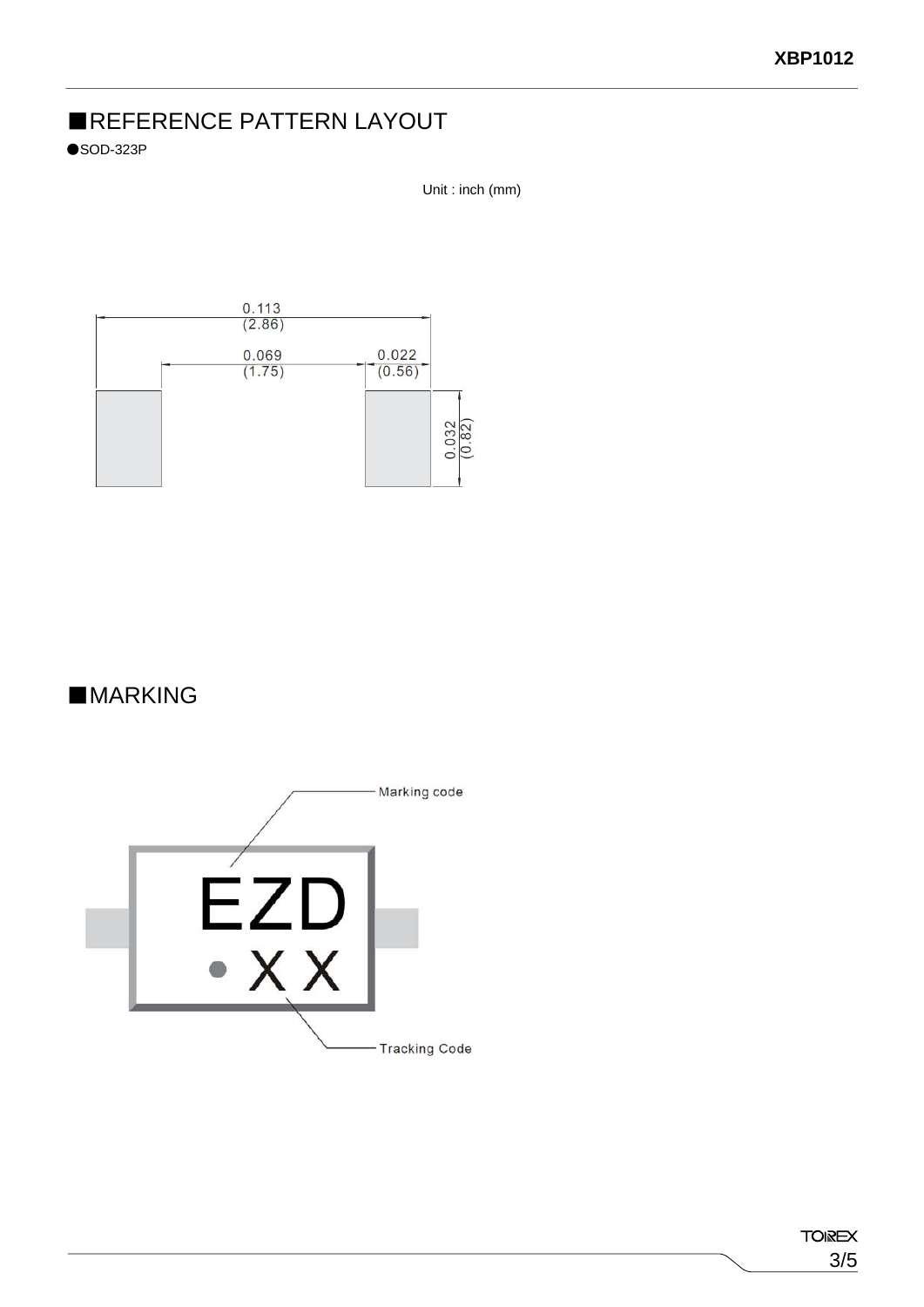# **XBP1012**

# ■TAPING SPECIFICATIONS

●SOD-323P



| <b>SYMBOL</b>  | mm                         |  |
|----------------|----------------------------|--|
| D <sub>0</sub> | $1.55 \pm 0.10$            |  |
| D <sub>1</sub> | $1.00 \pm 0.25$            |  |
| E              | $1.75 \pm 0.10$            |  |
| F              | $3.50 \pm 0.05$            |  |
| P <sub>0</sub> | $4.00 \pm 0.10$            |  |
| P <sub>1</sub> | $4.00 \pm 0.10$            |  |
| P <sub>2</sub> | $2.00 \pm 0.05$            |  |
| W              | $+0.30$<br>8.00<br>$-0.15$ |  |
|                |                            |  |